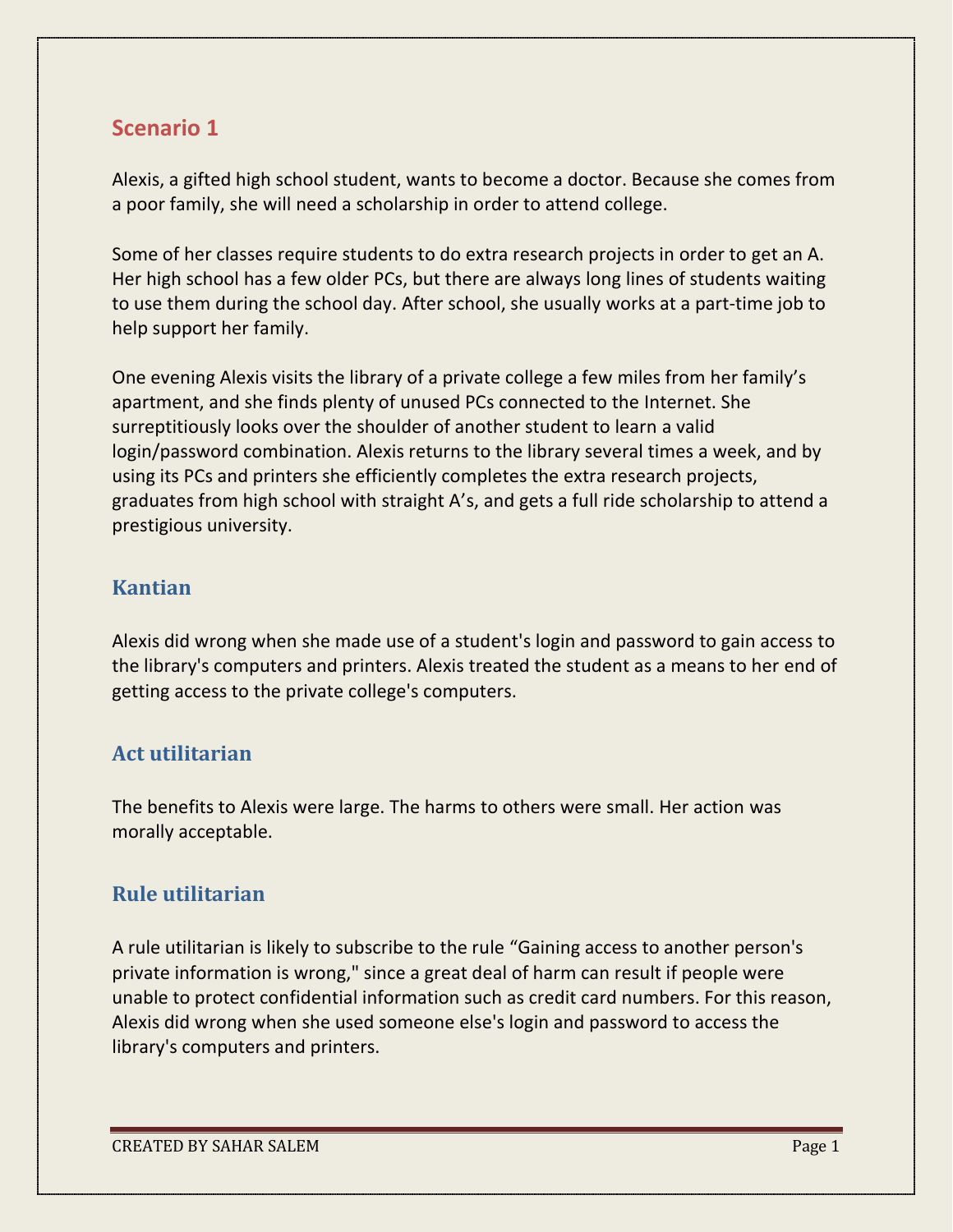### **Social contract theory**

Alexis violated the property rights of the private college when she used its computers without permission. Her action was wrong.

# **Scenario 2**

An organization dedicated to reducing spam tries to get Internet service providers (ISPs) in an East Asian country to stop the spammers by protecting their mail servers. When this effort is unsuccessful, the anti-spam organization puts the addresses of these ISPs on its "black list."Many ISPs in the United States consult the black list and refuse to accept email from the blacklisted ISPs. This action has two results. First, the amount of spam received by the typical email user in the United States drops by 25 percent. Second, tens of thousands of innocent computer users in the East Asian country are unable to send email to friends and business associates in the United States.

### **Kantian**

The anti-spam organization is treating the innocent computer users in the East Asian country as means to its end of reducing spam. That is wrong.

## **Act utilitarian**

Millions of people are getting much less spam. The benefit to each of these persons is small, but meaningful. Tens of thousands of citizens of the East Asian country cannot send email to the United States. The harm to each of these persons is significant. Concluding whether the action is right or wrong depends upon the weight you give to each person's benefit or harm.

## **Rule utilitarian**

The challenge with this scenario is to determine whether any moral rules have been broken. In general, utilitarianism is comfortable with the notion that maximizing the overall good may mean that the majority gains a benefit while the minority suffers the harm.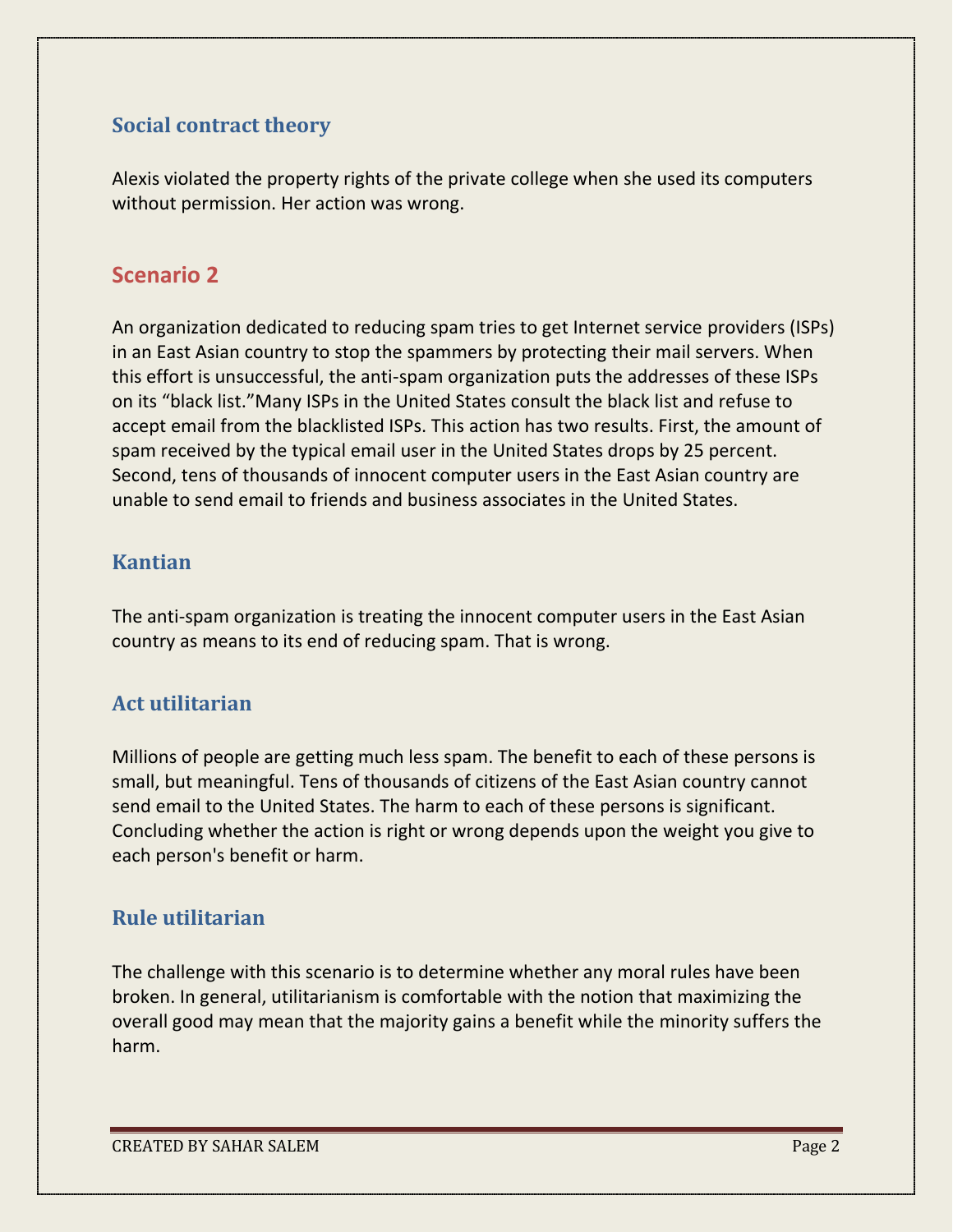### **Social contract theory**

The residents of the East Asian country had a reasonable expectation that their email would be delivered. By blacklisting the country's ISPs, the anti-spam organization encouraged American ISPs to refuse to forward email. This seems wrong.

# **Scenario 3**

In an attempt to deter speeders, the East Dakota State Police (EDSP) installs video cameras on all of its freeway overpasses. The cameras are connected to computers that can reliably detect cars traveling more than five miles per hour above the speed limit.

These computers have sophisticated image recognition software that enables them to read license plate numbers and capture high resolution pictures of vehicle drivers. If the picture of the driver matches the driver's license photo of one of the registered owners of the car, the system issues a speeding ticket to the driver, complete with photo evidence.

Six months after the system is put into operation, the number of people speeding on East Dakota freeways is reduced by 90 percent. The FBI asks the EDSP for real-time access to the information collected by the video cameras. The EDSP complies with this request. Three months later, the FBI uses this information to arrest five members of a terrorist organization.

#### **Kantian**

The analysis depends upon the expectation of privacy people should have. The existence of the cameras is public knowledge. If nobody is being "used," the action appears to be morally acceptable.

## **Act utilitarian**

In this case the benefits seem to outweigh the harms. The actions of the East Dakota State Police are morally acceptable.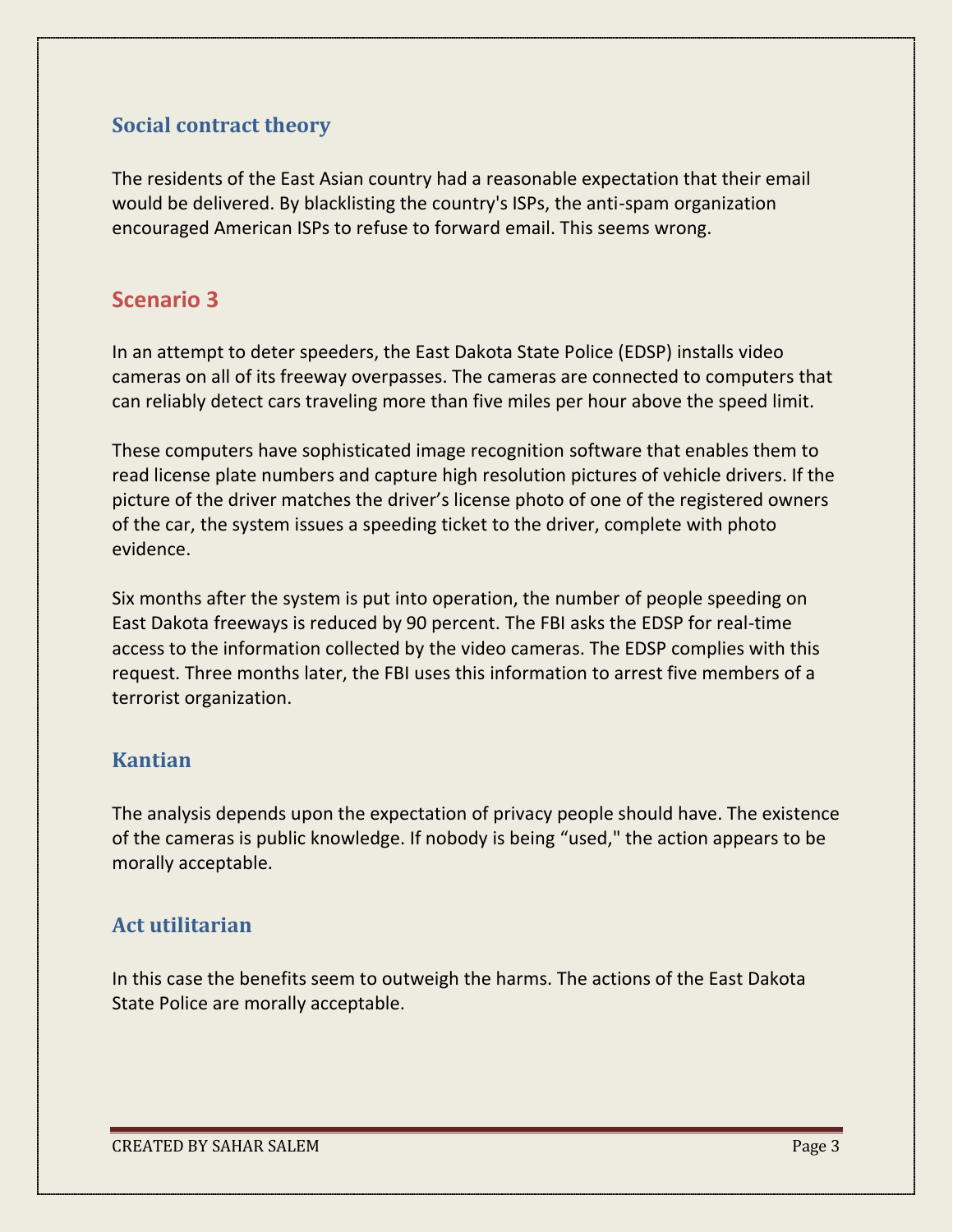### **Rule utilitarian**

The East Dakota State Police is using technology to increase the safety of the community. Its actions appear to be morally acceptable.

#### **Social contract theory**

How much privacy should a person have while operating a motor vehicle on a freeway? If a person has given up all privacy, then there seems to be nothing wrong with this action. If a person has a reasonable expectation of privacy, then the East Dakota State Police may have done something wrong if it secretly gave the FBI access to the information.

### **Scenario 4**

You are the senior software engineer at a start-up company developing an exciting new product that will allow salespeople to generate and email sales quotes and customer invoices from their smart phones.

Your company's sales force has led a major corporation to believe your product will be available next week. Unfortunately, at this point the package still contains quite a few bugs. The leader of the testing group has reported that all of the known bugs appear to be minor, but it will take another month of testing for his team to be confident the product contains no catastrophic errors. Because of the fierce competition in the smart phone software industry, it is critical that your company be the "first to market." To the best of your knowledge, a well-established company will release a similar product in a few weeks. If its product appears first, your start-up company will probably go out of business.

#### **Kantian**

Releasing the software without informing the potential users of the possible bugs would be wrong. However, if the hospital staff were fully notified that the product was in beta test, a decision to release the product could be justified.